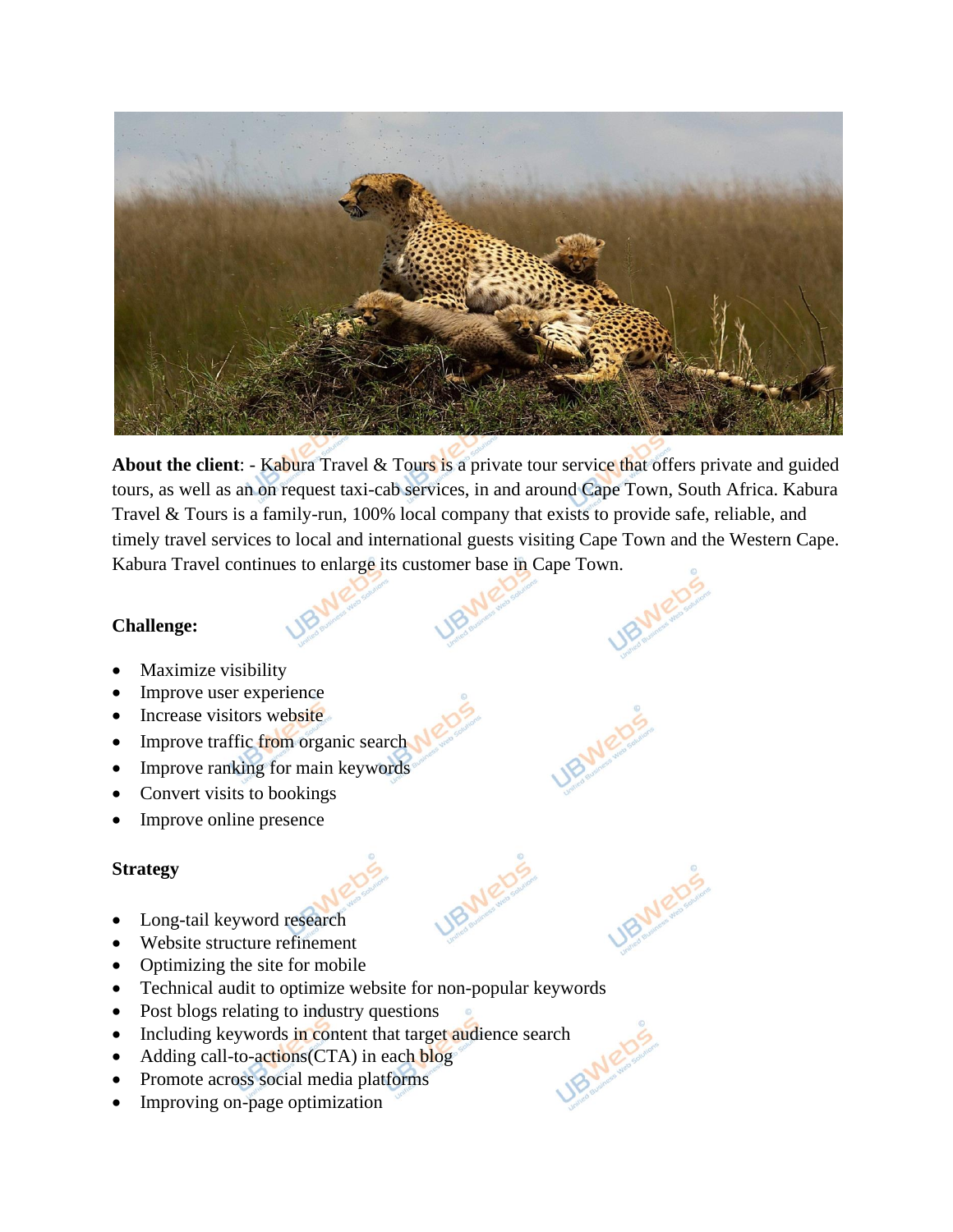- Generating high-quality links
- Created strategic internal backlinks from high authoritative pages to increase page authority and domain authority

Further, the idea was delivered with product keywords, map results, brand keywords, local SEO for the targeted country keywords. We ran SEO campaign on each of the targeted keywords like-Luxury Cape Town Tours, Cape Town Tour, Family Tours South Africa and Private safari tours South Africa. For this, we assign this very challenging SEO campaign to our most reliable team of SEO experts so that we that can focus on every possible aspect that our client wants.

Initially, we carried out comprehensive keyword research and profound analysis to analyze the existing content and new content requirement to boost the traffic to the website. Our efficient team identifies almost 20 keywords for these tours. Further, this follows up by the onsite performance, blogs optimization, navigation changes, content marketing and link building. Subsequently, our country based keywords bring improvement in the visibility. Asides, we put an extra effort to gain top organic ranking in the Tour & Travel based keywords set.

We nipped content to appeal traffic to the site. The process for improving user conversion and engagement rate optimization was also initiated.

**Result: -** Once again **[Unified Business Web Solutions Pvt. Ltd](https://www.ubwebs.com/)** reiterated on its belief that targets are just number. One can achieve phenomenal results with concentrated and regular efforts across the Search engine landscape. Within a month a mammoth scaling of numbers has been observed.

Within a month the ranking of the selected keywords was pushed to the top ten positions on both Mobile and Desktop respectively.

#### **Traffic Improved Continuously:**

**ORGANIC TRAFFIC INCREASE BY ORGANIC TRAFFIC INCREASE BY 5 MONTHS BY 5 MONTHS 12 MONTHS TRAFFIC BY 12** MONTHS **IRMEDS IBMEDS**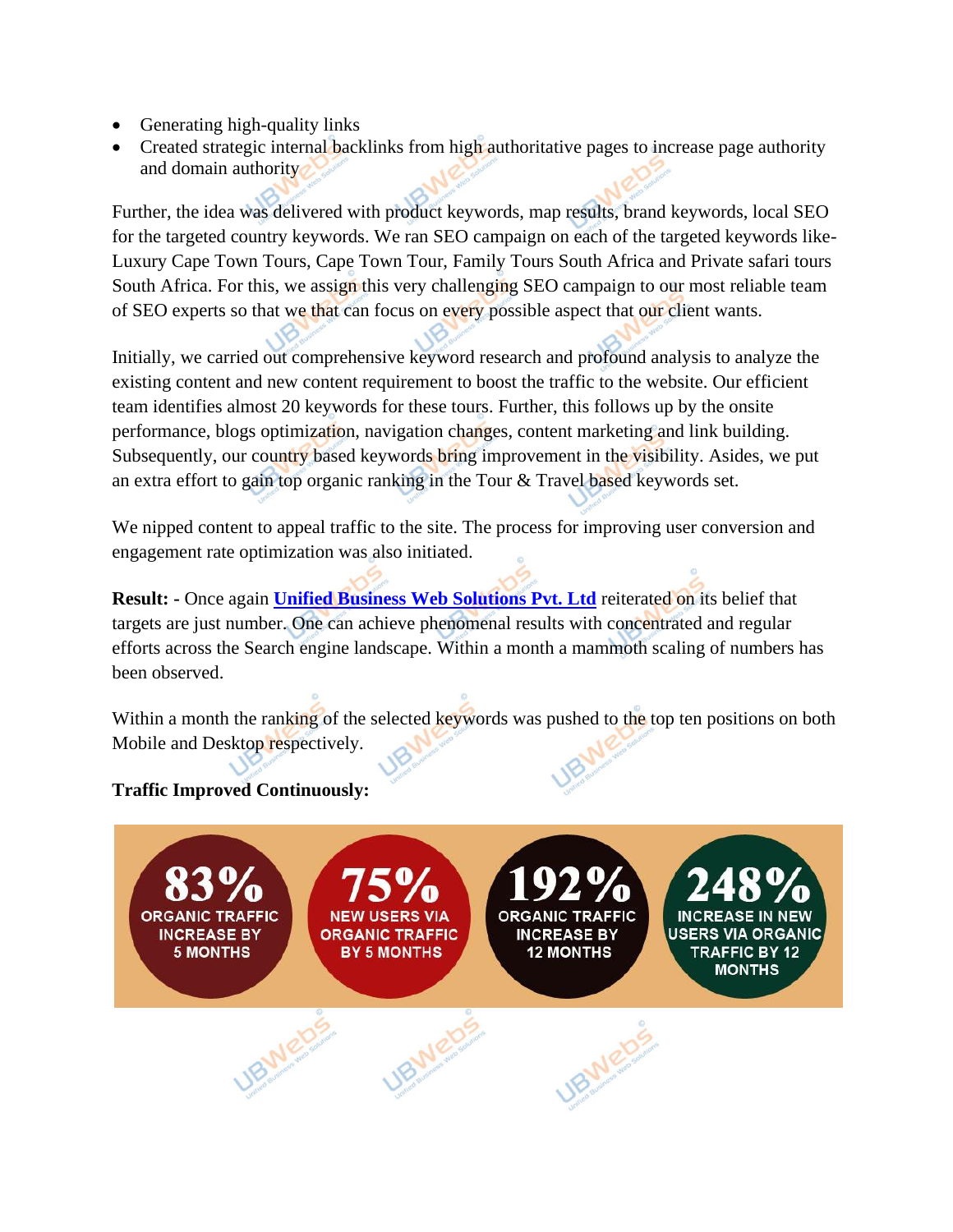**At present our main targeted keywords have good position in Google Search Engine and keywords are:**

1. **Keyword:** Penguin Tours Cape Town

| <b>Initial Ranking</b> | <b>Current Ranking</b> |  | <b>Competition</b> |  |
|------------------------|------------------------|--|--------------------|--|
| Not in SERP            |                        |  | Medium             |  |
|                        |                        |  |                    |  |

| Penguin Tours Cape Town                                                                                                                        |  |
|------------------------------------------------------------------------------------------------------------------------------------------------|--|
| Keyword difficulty: 48.93% (for google.com database) - View full report for this keyword<br>U Rallik. JOJN U Adv Disp Ads. U U Pub Disp Ads. U |  |
| 2. Penguin Tours Cape Town and Boulders Beach     Kabura Travel                                                                                |  |
| https://privatetourscapetown.com/tours/penguin-tours-cape-town/ $\star$                                                                        |  |
|                                                                                                                                                |  |
| An unforgettable South African Penguin experience organised in our 5 hour tour from any hotel in                                               |  |
| Cape Town. You will visit Boulders beach which boasts one of                                                                                   |  |
| O L: 2 O LD: 1.47K J 1:956 @ Rank: 1.30M mm Age: 2011 01 28 L whois  source                                                                    |  |

2. **Keyword:** Cape of Good Hope Private Tour

| <b>Keyword:</b> Cape of Good Hope Private Tour |                        |                    |  |
|------------------------------------------------|------------------------|--------------------|--|
| <b>Initial Ranking</b>                         | <b>Current Ranking</b> | <b>Competition</b> |  |
| Not in SERP                                    |                        | Low                |  |

| Cape of Good Hope Private Tour                                                                            |                                                    |
|-----------------------------------------------------------------------------------------------------------|----------------------------------------------------|
| <b>数</b> Keyword difficulty:  (for google.com database) — View full report for this keyword               |                                                    |
|                                                                                                           | <b>E</b> Feedback<br>About this result<br>$\omega$ |
| 2. Cape of Good Hope and Cape Point Private Tour     Kabura Travel                                        |                                                    |
| https://privatetourscapetown.com/tours/cape-of-good-hope-and-cape-point-private-tour/ v                   |                                                    |
| <b>★★★★★</b> Rating: 5 - 8 reviews - R 1 500,00 - In stock                                                |                                                    |
| Departing from Cape Town central hotels daily, we invite you to join us on this 8 to 10 hour Private Tour |                                                    |
| and experience the Cape of Good Hope and Cape Point                                                       |                                                    |
| O L:41 O LD:1.47K L:956 @ Rank:1.30M mm Age:2011 01 28 L:whois />source                                   |                                                    |
|                                                                                                           |                                                    |
| Rank: 6.16M C Adv Disp Ads: 105 C Pub Disp Ads: 0                                                         |                                                    |
|                                                                                                           |                                                    |

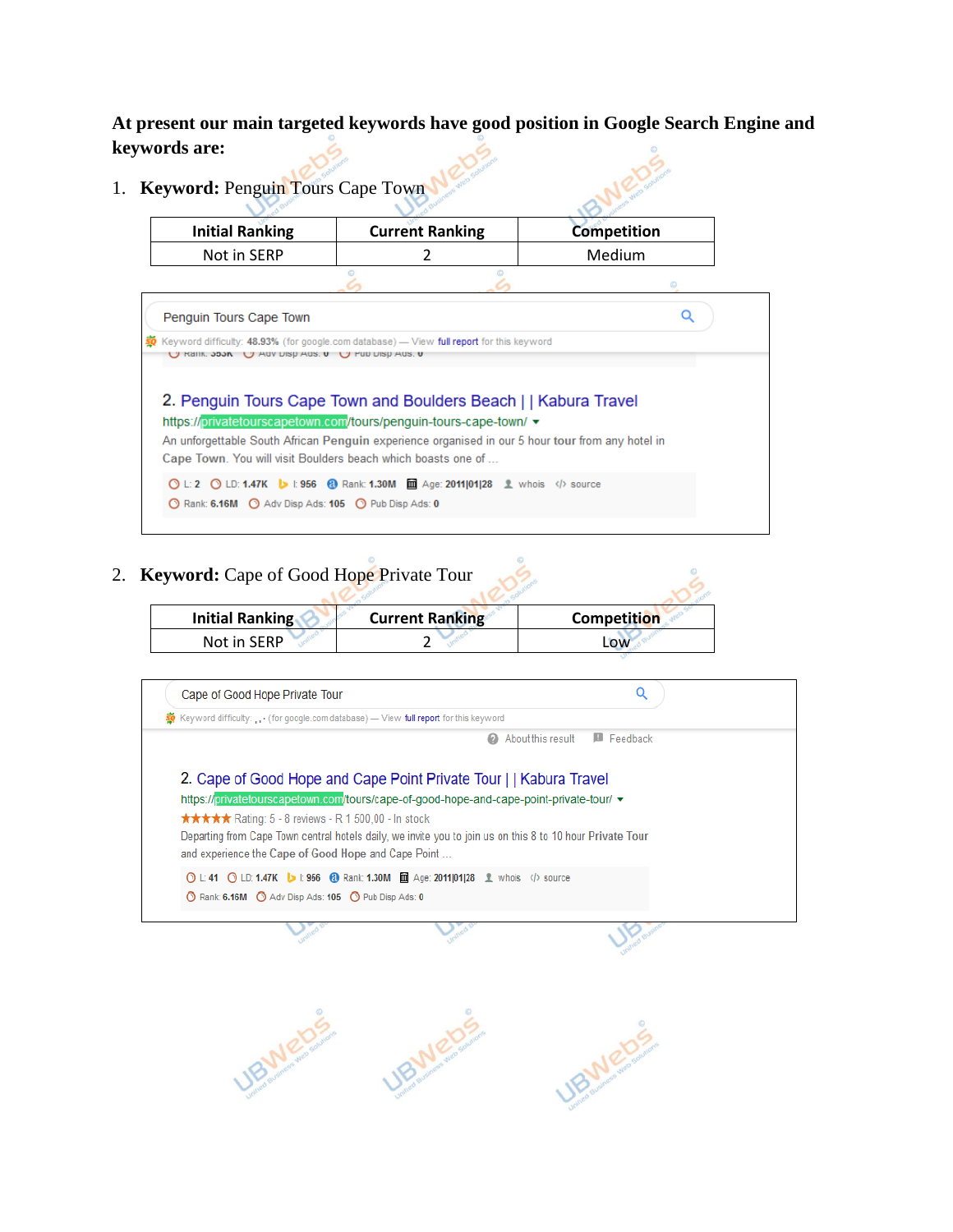# **3. Keyword:** Tours From Cape Town

|                         | <b>Initial Ranking</b>                                   | <b>Current Ranking</b>                                                                             | <b>Competition</b> |                          |
|-------------------------|----------------------------------------------------------|----------------------------------------------------------------------------------------------------|--------------------|--------------------------|
|                         | Not in SERP                                              |                                                                                                    | High               |                          |
|                         |                                                          |                                                                                                    |                    |                          |
| <b>Getting Started</b>  |                                                          |                                                                                                    |                    |                          |
| Google                  | <b>Tours From Cape Town</b>                              |                                                                                                    | Q                  | 1111<br>Sign in<br><br>m |
|                         |                                                          | Keyword difficulty: (for google.com database) — View full report for this keyword                  |                    |                          |
| SEOquake (C)            |                                                          |                                                                                                    |                    |                          |
| <b>C</b> : Parameters   |                                                          | 7. South Africa Tours   Cape Town Tour Packages   Private South Africa                             |                    |                          |
| SERP report             | https://privatetourscapetown.com/                        |                                                                                                    |                    |                          |
| $\exists$ Export CSV    | tours, South Africa Tours Safari and the Cape Town Tours | Kabura Travel is the best private South Africa safari tours company which offers Private Cape Town |                    |                          |
| Sort this page $\wedge$ |                                                          | 1: vait (2 L: wait   L: 956 (8 Rank: 1.30M   m Age: 2011   01   28 L: whois  source                |                    |                          |
| Locale $\wedge$         | Rank: 6.16M C Adv Disp Ads: 105 C Pub Disp Ads: 0        |                                                                                                    |                    |                          |

# **4. Keyword:** Luxury Cape Town Tours

| <b>Initial Ranking</b> | <b>Current Ranking</b> | <b>Competition</b> |
|------------------------|------------------------|--------------------|
| Not in SERP            |                        | Medium             |

| luxury Cape Town tours                                                                                                                                                                                                                                                                                                        | Q | 1111<br>Sign in<br>ш |
|-------------------------------------------------------------------------------------------------------------------------------------------------------------------------------------------------------------------------------------------------------------------------------------------------------------------------------|---|----------------------|
| Keyword difficulty: (for google.com database) — View full report for this keyword<br>U muy play mus. v U L L up play mus. v                                                                                                                                                                                                   |   |                      |
| 6. cape town private day tours - South Africa Tours   Cape Town Tour<br>https://privatetourscapetown.com/tour-category/cape-town-private-day-tours/ $\star$<br>Cape Town tours enjoy a variety of Cape Town Private Day tours, Cape Peninsula tours, Luxury<br>Safari Tour South Africa. Garden Route and West Coast tours at |   |                      |
| ◯ L: wait ◯ LD: 1.47K 3 I: 956 2 Rank: 1.30M I Age: 2011 01 28 L whois  source<br>Rank: 6.16M Adv Disp Ads: 105 O Pub Disp Ads: 0                                                                                                                                                                                             |   |                      |
|                                                                                                                                                                                                                                                                                                                               |   |                      |

# **5. Keyword:** Cape Town Tours

| <b>Initial Ranking</b> | <b>Current Ranking</b> | Competition |
|------------------------|------------------------|-------------|
| Not in SERP            |                        | High        |
|                        |                        |             |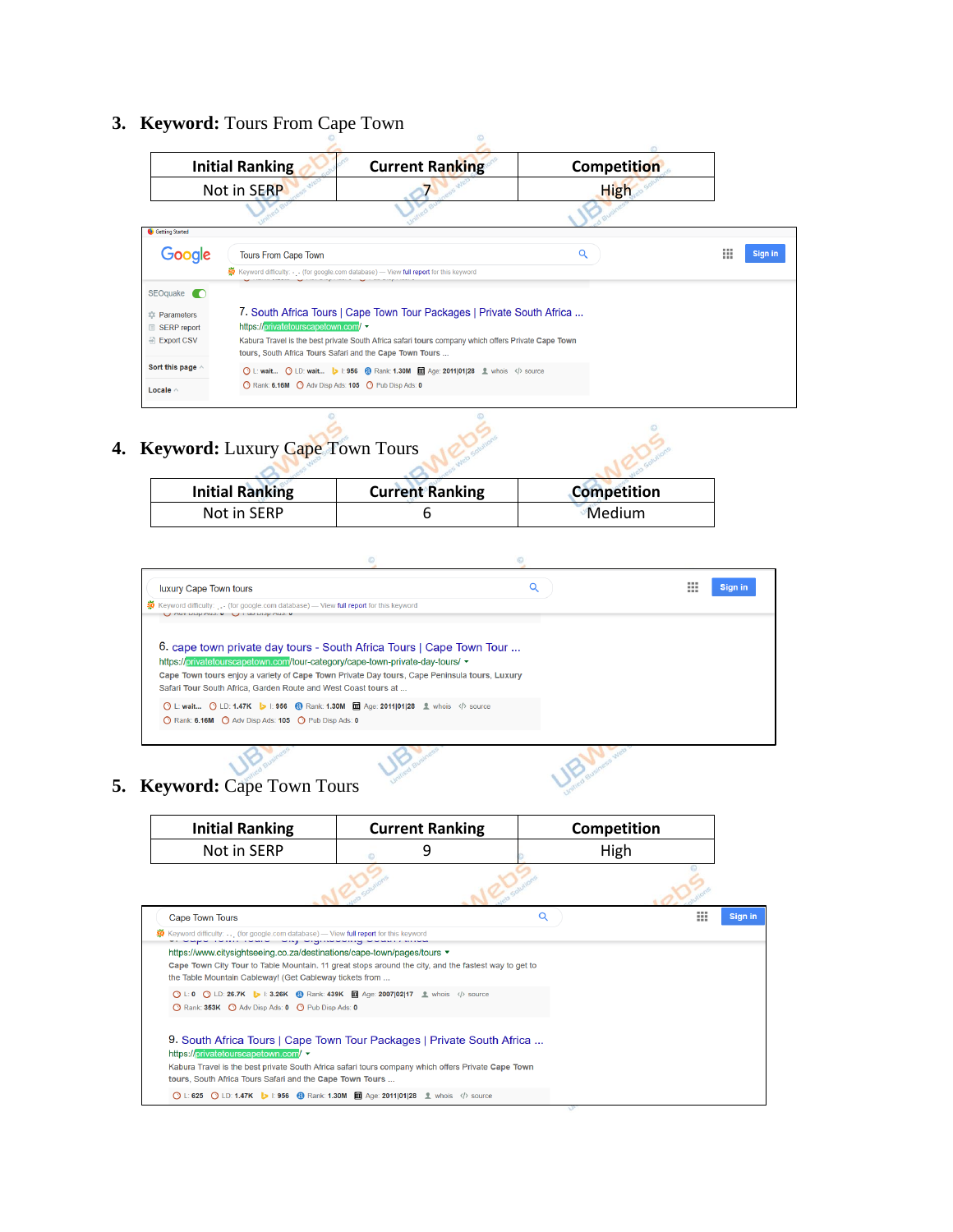## **6. Keyword:** Private Safari Tours South Africa



## **7. Keyword:** Cape of Good Hope Tour

| <b>Initial Ranking</b> | <b>Current Ranking</b> | <b>Competition</b> |
|------------------------|------------------------|--------------------|
| Not in SERP            |                        | High               |
|                        |                        |                    |

| Cape of Good Hope Tour                                                                                                                                                                                                                                                                                                                   |                                                                                  | ш | Sign in |
|------------------------------------------------------------------------------------------------------------------------------------------------------------------------------------------------------------------------------------------------------------------------------------------------------------------------------------------|----------------------------------------------------------------------------------|---|---------|
| $\frac{35}{20}$ Keyword difficulty: (for google.com database) — View full report for this keyword<br>L2 INGHIN, UUUT L2 AUV DISP AUS, U L2 I UD DISP AUS, U                                                                                                                                                                              |                                                                                  |   |         |
| 8. Cape of Good Hope and Cape Point Private Tour     Kabura Travel<br>https://privatetourscapetown.com/tours/cape-of-good-hope-and-cape-point-private-tour/ -<br><b>★★★★★</b> Rating: 5 - 8 reviews - R 1 500,00 - In stock<br>Departing from Cape Town central hotels daily, we invite you to join us on this 8 to 10 hour Private Tour |                                                                                  |   |         |
| and experience the Cape of Good Hope and Cape Point                                                                                                                                                                                                                                                                                      |                                                                                  |   |         |
|                                                                                                                                                                                                                                                                                                                                          | O L:41 O LD: 1.47K J I: 956 @ Rank: 1.30M III Age: 2011 01 28 L whois  /> source |   |         |

#### **8. Keyword:** Tour To Cape Town

| <b>Initial Ranking</b>                                                                                                                                                                                                                                                        | <b>Current Ranking</b> | Competition |                        |
|-------------------------------------------------------------------------------------------------------------------------------------------------------------------------------------------------------------------------------------------------------------------------------|------------------------|-------------|------------------------|
| Not in SERP                                                                                                                                                                                                                                                                   | 8                      | High        |                        |
|                                                                                                                                                                                                                                                                               |                        |             |                        |
| <b>Tour To Cape Town</b>                                                                                                                                                                                                                                                      |                        | O           | <br>Sign in<br>111<br> |
| <b>@</b> Keyword difficulty: (for google.com database) — View full report for this keyword<br>V INGHIN. T. VVIII V AVY DIOP AVO. V V I UD DIOP AVO. V                                                                                                                         |                        |             |                        |
| 8. South Africa Tours   Cape Town Tour Packages   Private South Africa<br>https://privatetourscapetown.com/<br>Kabura Travel is the best private South Africa safari tours company which offers Private Cape Town<br>tours, South Africa Tours Safari and the Cape Town Tours |                        |             |                        |
| ◯ L: 625 ◯ LD: 1.47K ▶ I: 956 ? Rank: 1.30M III Age: 2011 01 28 L whois  source<br>Rank: 6.16M Adv Disp Ads: 105 O Pub Disp Ads: 0                                                                                                                                            |                        |             |                        |
|                                                                                                                                                                                                                                                                               |                        |             |                        |